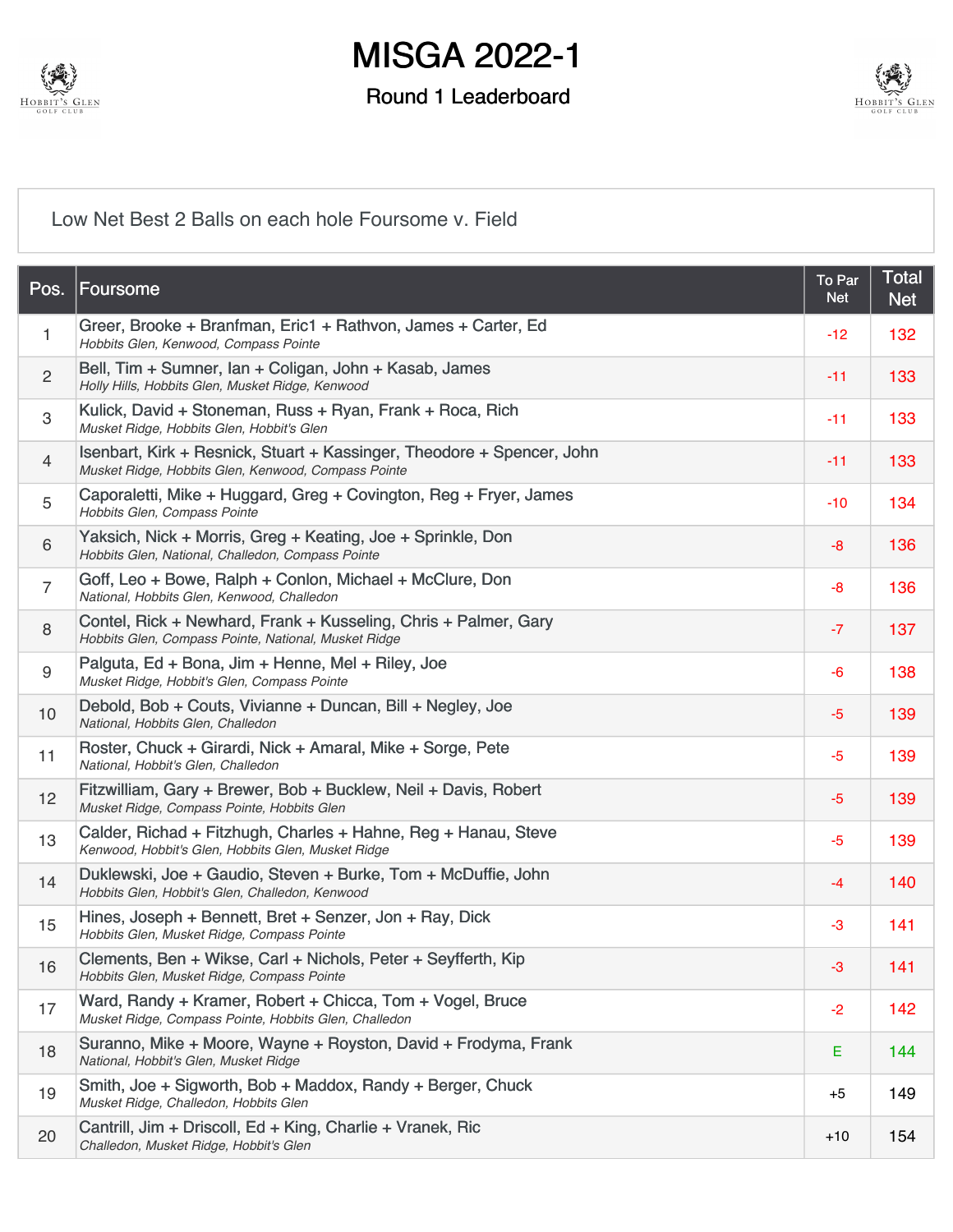



### Round 1 Leaderboard



#### [Medal Net](https://static.golfgenius.com/v2tournaments/8503050178083702544?called_from=&round_index=1)

| Pos.                      | Player                                   | To Par<br><b>Net</b> | <b>Total</b><br><b>Net</b> |
|---------------------------|------------------------------------------|----------------------|----------------------------|
| $\mathbf{1}$              | Resnick, Stuart<br><b>Hobbits Glen</b>   | $-5$                 | 67                         |
| $\overline{c}$            | Ryan, Frank<br><b>Hobbits Glen</b>       | $-4$                 | 68                         |
| $\ensuremath{\mathsf{3}}$ | Fryer, James<br>Compass Pointe           | $-2$                 | 70                         |
| $\overline{4}$            | Caporaletti, Mike<br><b>Hobbits Glen</b> | $-1$                 | 71                         |
| 5                         | Branfman, Eric1<br>Kenwood               | $-1$                 | 71                         |
| $\,6\,$                   | Stoneman, Russ<br><b>Musket Ridge</b>    | $-1$                 | 71                         |
| $\overline{7}$            | Bona, Jim<br>Hobbit's Glen               | $-1$                 | 71                         |
| $\,8\,$                   | Hahne, Reg<br><b>Hobbits Glen</b>        | $-1$                 | 71                         |
| $\boldsymbol{9}$          | Goff, Leo<br>National                    | $\mathsf E$          | 72                         |
| 10                        | Sumner, lan<br><b>Hobbits Glen</b>       | E                    | 72                         |
| 11                        | Moore, Wayne<br>Hobbit's Glen            | Ε                    | 72                         |
| 12                        | Bowe, Ralph<br><b>Hobbits Glen</b>       | $\mathsf E$          | 72                         |
| 13                        | Seyfferth, Kip<br>Compass Pointe         | $+1$                 | 73                         |
| 14                        | Sorge, Pete<br>National                  | $+1$                 | 73                         |
| 15                        | Yaksich, Nick<br><b>Hobbits Glen</b>     | $+1$                 | 73                         |
| 16                        | Hines, Joseph<br><b>Hobbits Glen</b>     | $+1$                 | 73                         |
| 17                        | Kramer, Robert<br>Compass Pointe         | $+2$                 | 74                         |
| 18                        | Brewer, Bob<br>Compass Pointe            | $+2$                 | 74                         |
| 19                        | Couts, Vivianne<br>National              | $+2$                 | 74                         |
| 20                        | Morris, Greg<br>National                 | $+3$                 | 75                         |
| 21                        | Palguta, Ed<br>Musket Ridge              | $+3$                 | 75                         |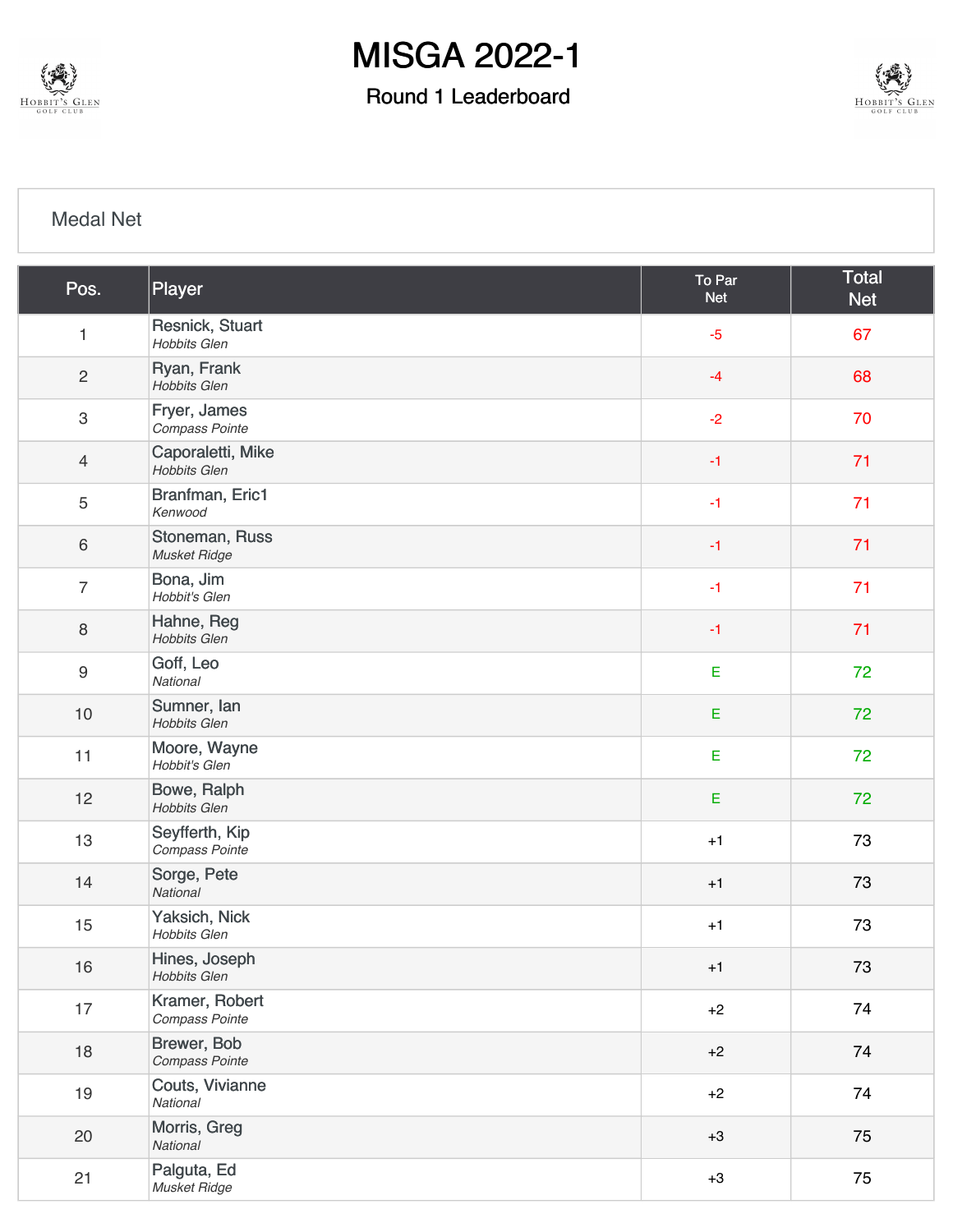



| 22 | Kulick, David<br><b>Musket Ridge</b>        | $+3$ | 75 |
|----|---------------------------------------------|------|----|
| 23 | Sprinkle, Don<br>Compass Pointe             | $+3$ | 75 |
| 24 | Huggard, Greg<br>Compass Pointe             | $+3$ | 75 |
| 25 | Covington, Reg<br>Compass Pointe            | $+3$ | 75 |
| 26 | Palmer, Gary<br><b>Musket Ridge</b>         | $+3$ | 75 |
| 27 | McDuffie, John<br>Kenwood                   | $+4$ | 76 |
| 28 | Kasab, James<br>Kenwood                     | $+4$ | 76 |
| 29 | Calder, Richad<br>Kenwood                   | $+4$ | 76 |
| 30 | Contel, Rick<br><b>Hobbits Glen</b>         | $+4$ | 76 |
| 31 | Smith, Joe<br><b>Musket Ridge</b>           | $+4$ | 76 |
| 32 | Amaral, Mike<br>Challedon                   | $+4$ | 76 |
| 33 | Gaudio, Steven<br>Hobbit's Glen             | $+4$ | 76 |
| 34 | Greer, Brooke<br><b>Hobbits Glen</b>        | $+4$ | 76 |
| 35 | Carter, Ed<br>Compass Pointe                | $+4$ | 76 |
| 36 | Fitzhugh, Charles<br>Hobbit's Glen          | $+4$ | 76 |
| 37 | Duklewski, Joe<br><b>Hobbits Glen</b>       | $+5$ | 77 |
| 38 | Spencer, John<br>Compass Pointe             | $+5$ | 77 |
| 39 | <b>Bucklew, Neil</b><br><b>Hobbits Glen</b> | $+5$ | 77 |
| 40 | Roster, Chuck<br>National                   | $+6$ | 78 |
| 41 | Wikse, Carl<br><b>Hobbits Glen</b>          | $+6$ | 78 |
| 42 | Cantrill, Jim<br>Challedon                  | $+6$ | 78 |
| 43 | Isenbart, Kirk<br><b>Musket Ridge</b>       | $+6$ | 78 |
| 44 | Clements, Ben<br><b>Hobbits Glen</b>        | $+6$ | 78 |
| 45 | Bell, Tim<br><b>Holly Hills</b>             | $+6$ | 78 |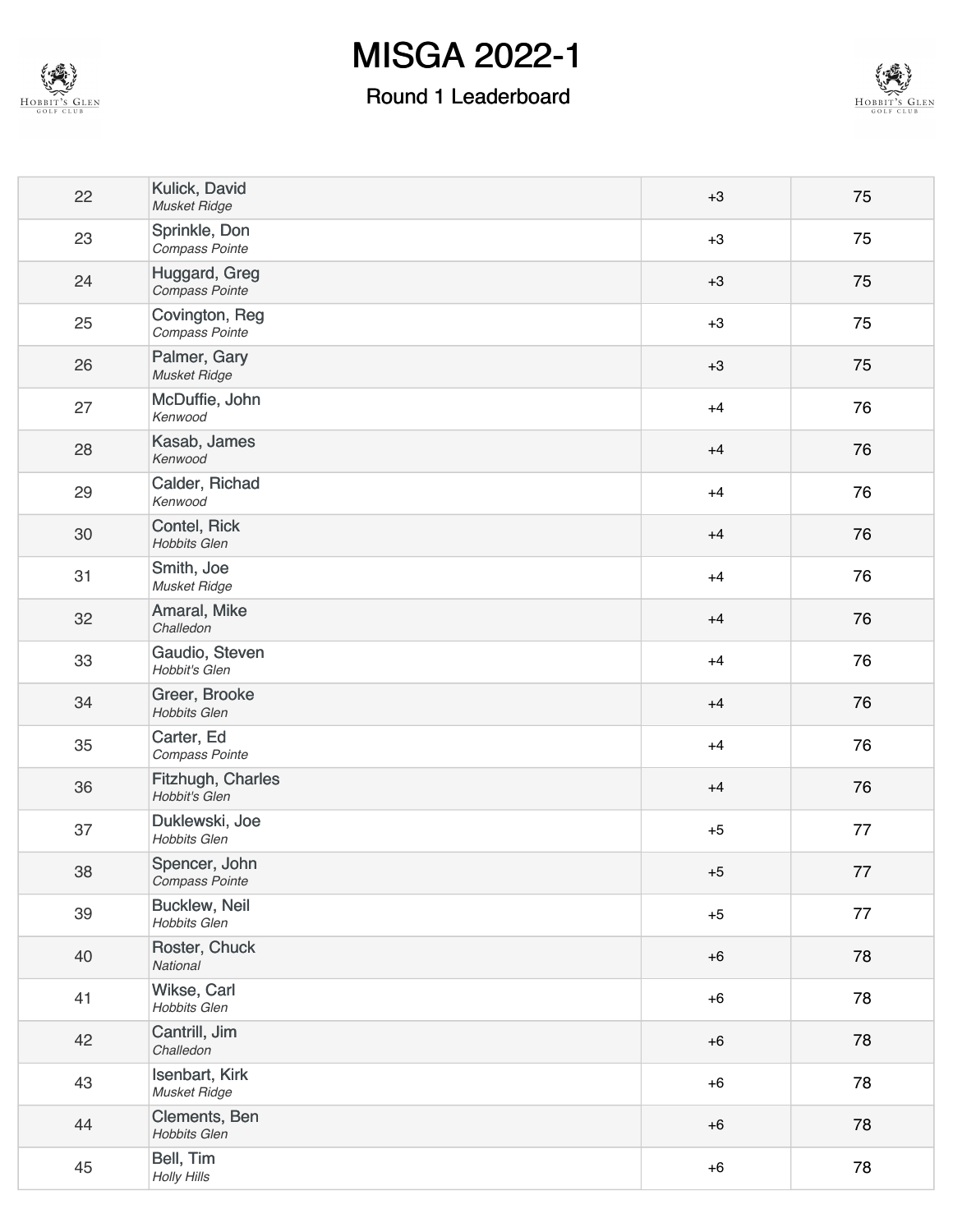



| 46 | Coligan, John<br>Musket Ridge         | $+6$     | 78 |
|----|---------------------------------------|----------|----|
| 47 | Keating, Joe<br>Challedon             | $+7$     | 79 |
| 48 | Royston, David<br><b>Musket Ridge</b> | $+7$     | 79 |
| 49 | Chicca, Tom<br><b>Hobbits Glen</b>    | $+7$     | 79 |
| 50 | Suranno, Mike<br>National             | $+8$     | 80 |
| 51 | Ray, Dick<br>Compass Pointe           | $+8$     | 80 |
| 52 | McClure, Don<br>Challedon             | $+8$     | 80 |
| 53 | Hanau, Steve<br><b>Musket Ridge</b>   | $+8$     | 80 |
| 54 | Duncan, Bill<br><b>Hobbits Glen</b>   | $+8$     | 80 |
| 55 | Conlon, Michael<br>Kenwood            | $+8$     | 80 |
| 56 | Sigworth, Bob<br>Challedon            | $+8$     | 80 |
| 57 | Rathvon, James<br>Kenwood             | $+8$     | 80 |
| 58 | Senzer, Jon<br><b>Musket Ridge</b>    | $+8$     | 80 |
| 59 | Debold, Bob<br>National               | $\bf +9$ | 81 |
| 60 | Davis, Robert<br>Compass Pointe       | $+9$     | 81 |
| 61 | Newhard, Frank<br>Compass Pointe      | $+9$     | 81 |
| 62 | Ward, Randy<br><b>Musket Ridge</b>    | $+10$    | 82 |
| 63 | Girardi, Nick<br>Hobbit's Glen        | $+10$    | 82 |
| 64 | Nichols, Peter<br><b>Musket Ridge</b> | $+10$    | 82 |
| 65 | Bennett, Bret                         | $+10$    | 82 |
| 66 | Kassinger, Theodore<br>Kenwood        | $+10$    | 82 |
| 67 | Kusseling, Chris<br>National          | $+10$    | 82 |
| 68 | Roca, Rich<br>Hobbit's Glen           | $+11$    | 83 |
| 69 | Burke, Tom<br>Challedon               | $+11$    | 83 |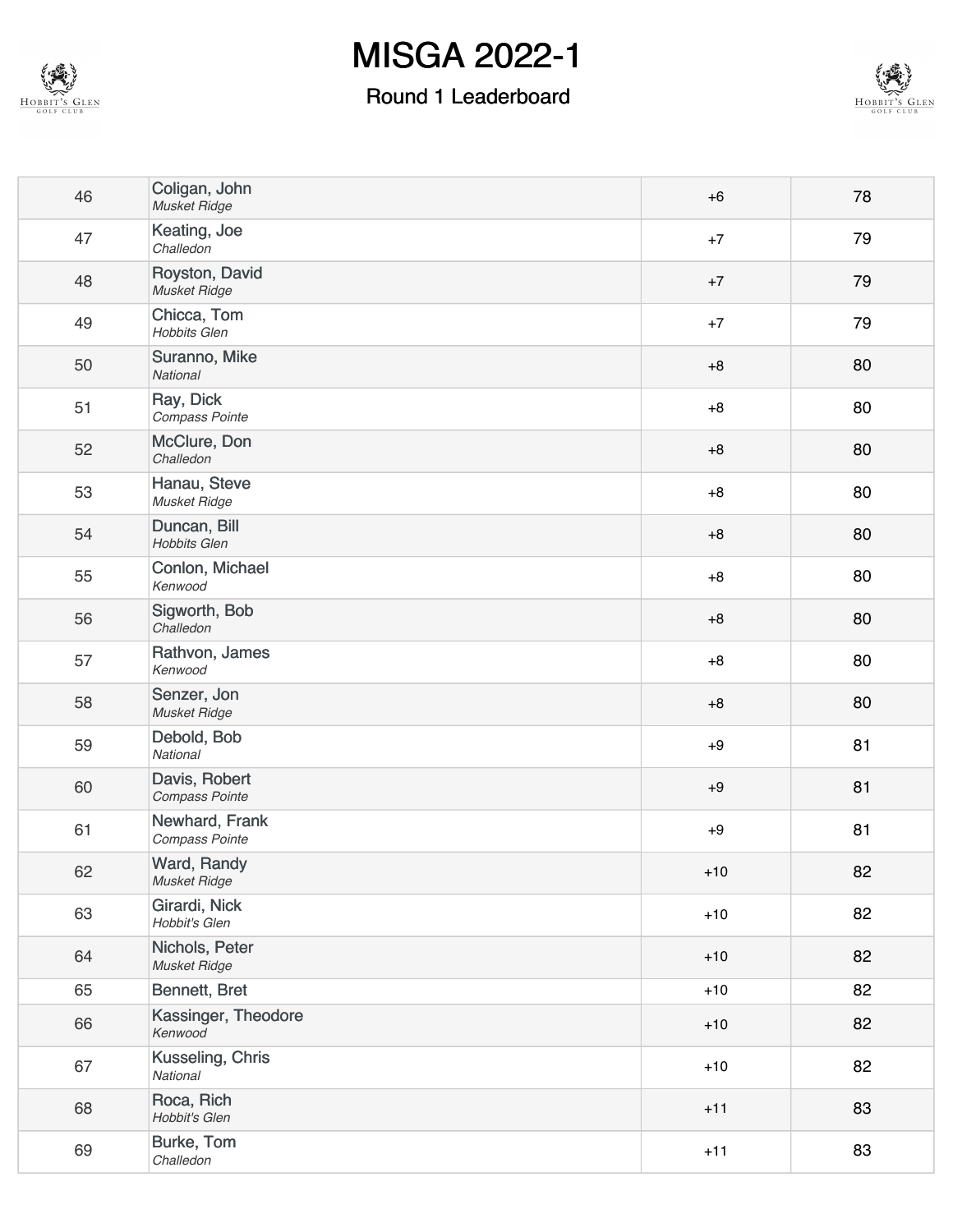



| 70 | Riley, Joe<br><b>Musket Ridge</b>        | $+11$ | 83 |
|----|------------------------------------------|-------|----|
| 71 | Vranek, Ric<br>Hobbit's Glen             | $+11$ | 83 |
| 72 | Berger, Chuck<br><b>Hobbits Glen</b>     | $+11$ | 83 |
| 73 | Driscoll, Ed<br>Challedon                | $+11$ | 83 |
| 74 | Negley, Joe<br>Challedon                 | $+12$ | 84 |
| 75 | Fitzwilliam, Gary<br><b>Musket Ridge</b> | $+12$ | 84 |
| 76 | Henne, Mel<br>Compass Pointe             | $+12$ | 84 |
| 77 | Frodyma, Frank<br><b>Musket Ridge</b>    | $+13$ | 85 |
| 78 | Maddox, Randy<br><b>Hobbits Glen</b>     | $+14$ | 86 |
| 79 | Vogel, Bruce<br>Challedon                | $+19$ | 91 |
| 80 | King, Charlie<br><b>Musket Ridge</b>     | $+24$ | 96 |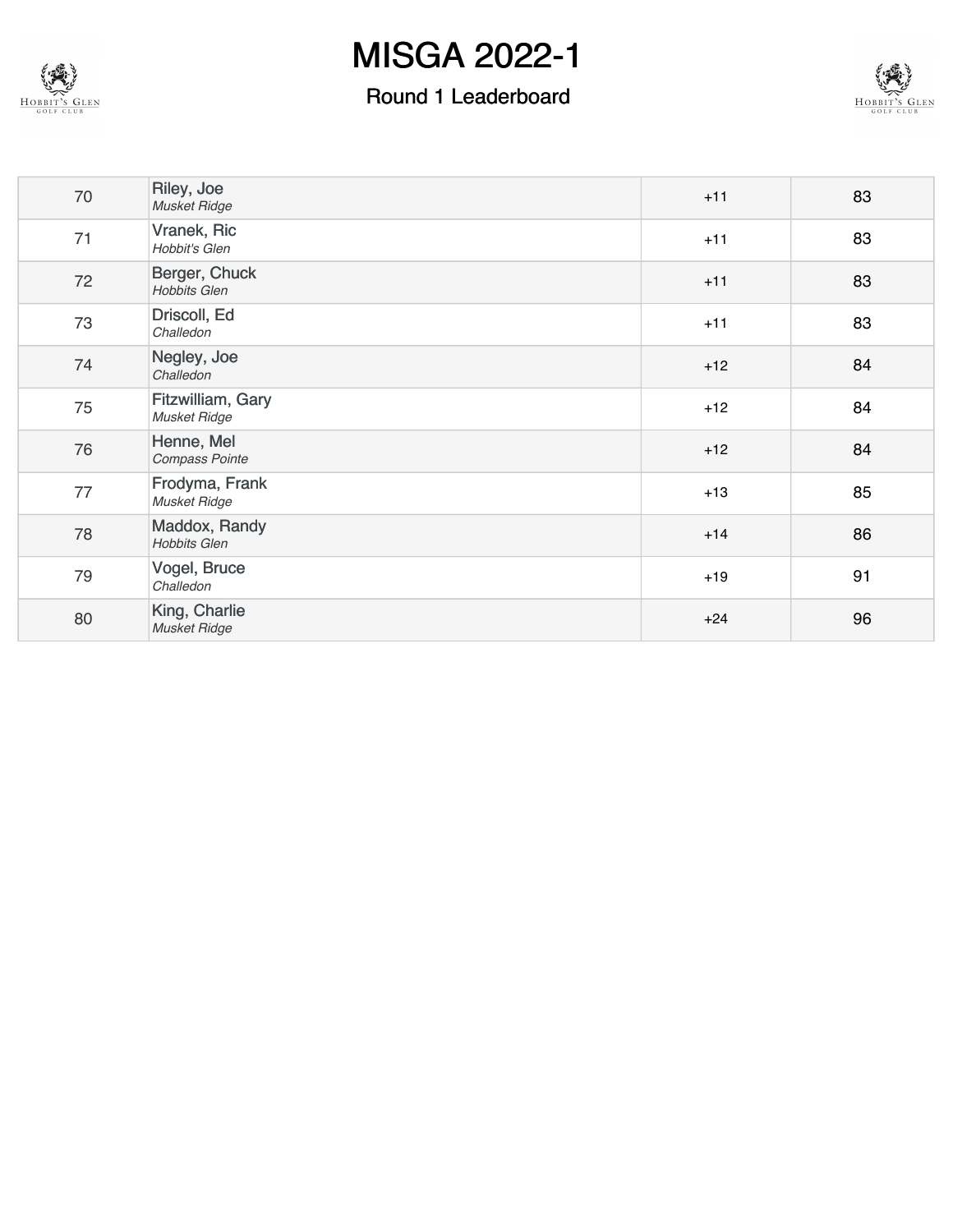

### Round 1 Leaderboard



#### [Medal Gross](https://static.golfgenius.com/v2tournaments/8503051757490816785?called_from=&round_index=1)

| Pos.                      | Player                                   | To Par<br><b>Gross</b> | Total<br><b>Gross</b> |
|---------------------------|------------------------------------------|------------------------|-----------------------|
| $\mathbf{1}$              | Greer, Brooke<br><b>Hobbits Glen</b>     | $+3$                   | 75                    |
| $\overline{c}$            | Clements, Ben<br><b>Hobbits Glen</b>     | $+3$                   | 75                    |
| $\ensuremath{\mathsf{3}}$ | Goff, Leo<br>National                    | $+4$                   | 76                    |
| $\overline{4}$            | Resnick, Stuart<br><b>Hobbits Glen</b>   | $+4$                   | 76                    |
| $\mathbf 5$               | Caporaletti, Mike<br><b>Hobbits Glen</b> | $+5$                   | 77                    |
| $\,6\,$                   | Yaksich, Nick<br><b>Hobbits Glen</b>     | $+8$                   | 80                    |
| $\overline{7}$            | Contel, Rick<br><b>Hobbits Glen</b>      | $\bf{+8}$              | 80                    |
| $\,8\,$                   | Smith, Joe<br>Musket Ridge               | $\bf +9$               | 81                    |
| $\boldsymbol{9}$          | Cantrill, Jim<br>Challedon               | $+9$                   | 81                    |
| 10                        | Isenbart, Kirk<br><b>Musket Ridge</b>    | $\bf +9$               | 81                    |
| 11                        | Stoneman, Russ<br><b>Musket Ridge</b>    | $\bf +9$               | 81                    |
| 12                        | Hines, Joseph<br><b>Hobbits Glen</b>     | $+10$                  | 82                    |
| 13                        | Palguta, Ed<br><b>Musket Ridge</b>       | $+10$                  | 82                    |
| 14                        | Kulick, David<br>Musket Ridge            | $+10$                  | 82                    |
| 15                        | Bowe, Ralph<br><b>Hobbits Glen</b>       | $+10$                  | 82                    |
| 16                        | Bona, Jim<br>Hobbit's Glen               | $+11$                  | 83                    |
| 17                        | Roster, Chuck<br>National                | $+12$                  | 84                    |
| 18                        | Sumner, lan<br><b>Hobbits Glen</b>       | $+12$                  | 84                    |
| 19                        | Bell, Tim<br><b>Holly Hills</b>          | $+12$                  | 84                    |
| 20                        | Branfman, Eric1<br>Kenwood               | $+13$                  | 85                    |
| 21                        | Brewer, Bob<br>Compass Pointe            | $+13$                  | 85                    |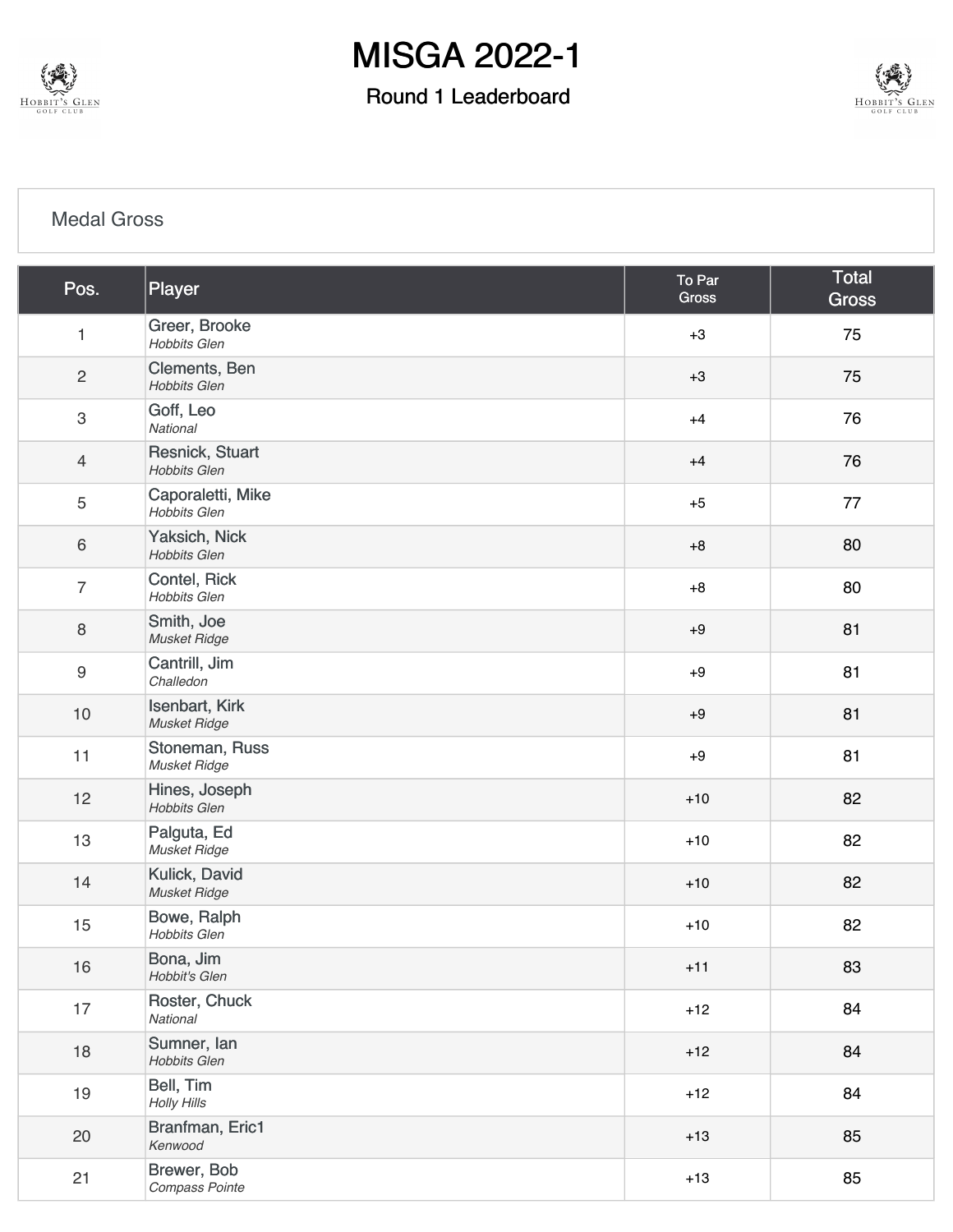



| 22 | Calder, Richad<br>Kenwood                | $+13$ | 85 |
|----|------------------------------------------|-------|----|
| 23 | Ryan, Frank<br><b>Hobbits Glen</b>       | $+13$ | 85 |
| 24 | Huggard, Greg<br>Compass Pointe          | $+13$ | 85 |
| 25 | Duklewski, Joe<br><b>Hobbits Glen</b>    | $+13$ | 85 |
| 26 | Debold, Bob<br>National                  | $+14$ | 86 |
| 27 | Morris, Greg<br>National                 | $+14$ | 86 |
| 28 | Palmer, Gary<br><b>Musket Ridge</b>      | $+14$ | 86 |
| 29 | Suranno, Mike<br>National                | $+15$ | 87 |
| 30 | Kramer, Robert<br>Compass Pointe         | $+15$ | 87 |
| 31 | Ward, Randy<br><b>Musket Ridge</b>       | $+15$ | 87 |
| 32 | Bennett, Bret                            | $+15$ | 87 |
| 33 | Fitzhugh, Charles<br>Hobbit's Glen       | $+15$ | 87 |
| 34 | Coligan, John<br><b>Musket Ridge</b>     | $+15$ | 87 |
| 35 | Wikse, Carl<br><b>Hobbits Glen</b>       | $+16$ | 88 |
| 36 | Couts, Vivianne<br>National              | $+16$ | 88 |
| 37 | Fitzwilliam, Gary<br><b>Musket Ridge</b> | $+16$ | 88 |
| 38 | Hahne, Reg<br><b>Hobbits Glen</b>        | $+17$ | 89 |
| 39 | Moore, Wayne<br>Hobbit's Glen            | $+18$ | 90 |
| 40 | Fryer, James<br>Compass Pointe           | $+18$ | 90 |
| 41 | Gaudio, Steven<br>Hobbit's Glen          | $+19$ | 91 |
| 42 | Sorge, Pete<br>National                  | $+20$ | 92 |
| 43 | Newhard, Frank<br>Compass Pointe         | $+20$ | 92 |
| 44 | Driscoll, Ed<br>Challedon                | $+20$ | 92 |
| 45 | Seyfferth, Kip<br>Compass Pointe         | $+21$ | 93 |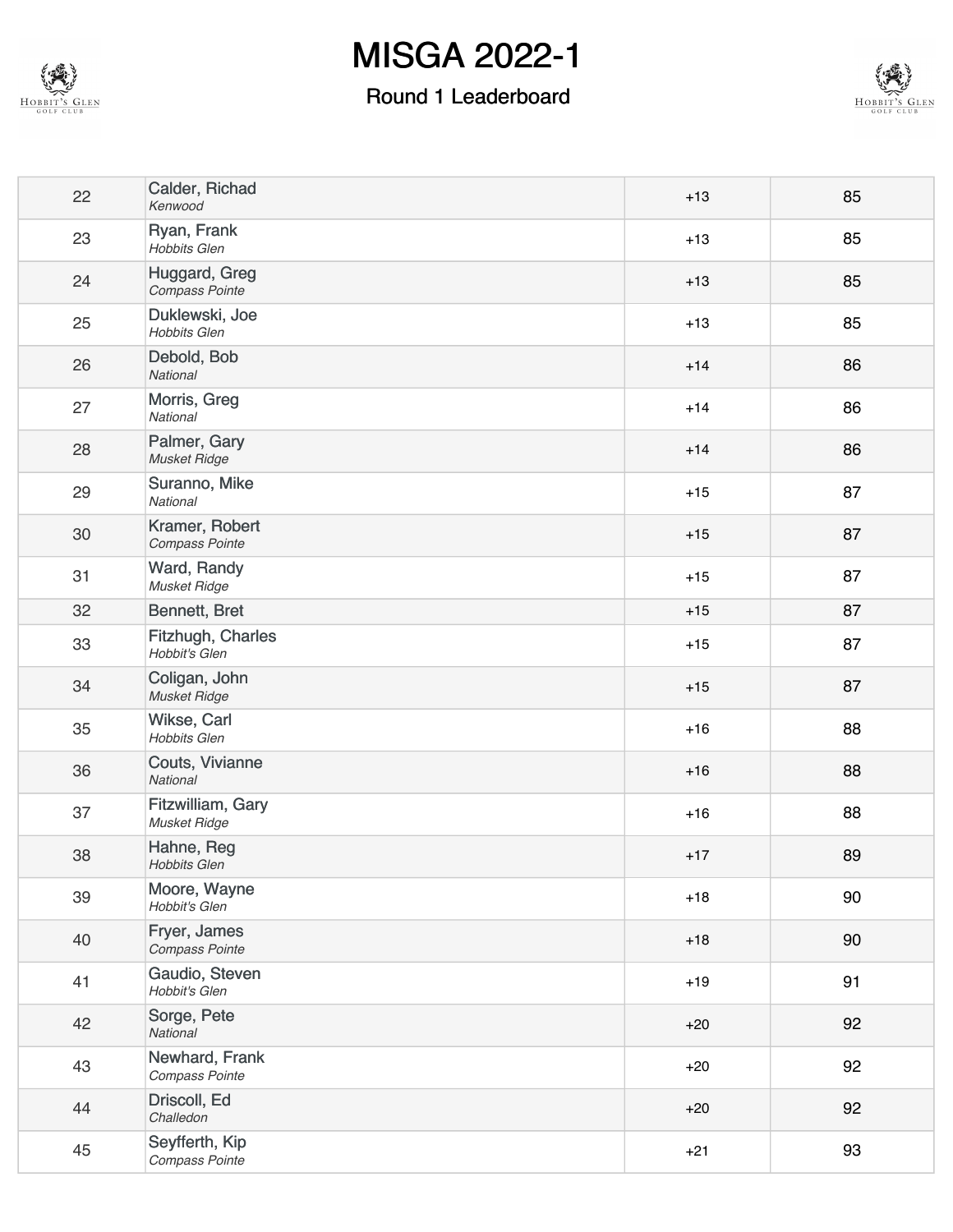



| 46 | Amaral, Mike<br>Challedon                   | $+21$ | 93  |
|----|---------------------------------------------|-------|-----|
| 47 | Girardi, Nick<br>Hobbit's Glen              | $+21$ | 93  |
| 48 | Covington, Reg<br>Compass Pointe            | $+21$ | 93  |
| 49 | Sigworth, Bob<br>Challedon                  | $+21$ | 93  |
| 50 | Berger, Chuck<br><b>Hobbits Glen</b>        | $+22$ | 94  |
| 51 | Keating, Joe<br>Challedon                   | $+22$ | 94  |
| 52 | Rathvon, James<br>Kenwood                   | $+22$ | 94  |
| 53 | Royston, David<br><b>Musket Ridge</b>       | $+22$ | 94  |
| 54 | Senzer, Jon<br><b>Musket Ridge</b>          | $+22$ | 94  |
| 55 | <b>Bucklew, Neil</b><br><b>Hobbits Glen</b> | $+22$ | 94  |
| 56 | Vranek, Ric<br><b>Hobbit's Glen</b>         | $+23$ | 95  |
| 57 | Chicca, Tom<br><b>Hobbits Glen</b>          | $+23$ | 95  |
| 58 | McDuffie, John<br>Kenwood                   | $+24$ | 96  |
| 59 | Duncan, Bill<br><b>Hobbits Glen</b>         | $+24$ | 96  |
| 60 | Nichols, Peter<br>Musket Ridge              | $+25$ | 97  |
| 61 | Conlon, Michael<br>Kenwood                  | $+26$ | 98  |
| 62 | Burke, Tom<br>Challedon                     | $+26$ | 98  |
| 63 | Kasab, James<br>Kenwood                     | $+26$ | 98  |
| 64 | Henne, Mel<br>Compass Pointe                | $+26$ | 98  |
| 65 | Kusseling, Chris<br>National                | $+26$ | 98  |
| 66 | Spencer, John<br>Compass Pointe             | $+27$ | 99  |
| 67 | Hanau, Steve<br><b>Musket Ridge</b>         | $+28$ | 100 |
| 68 | Sprinkle, Don<br>Compass Pointe             | $+28$ | 100 |
| 69 | Kassinger, Theodore<br>Kenwood              | $+28$ | 100 |